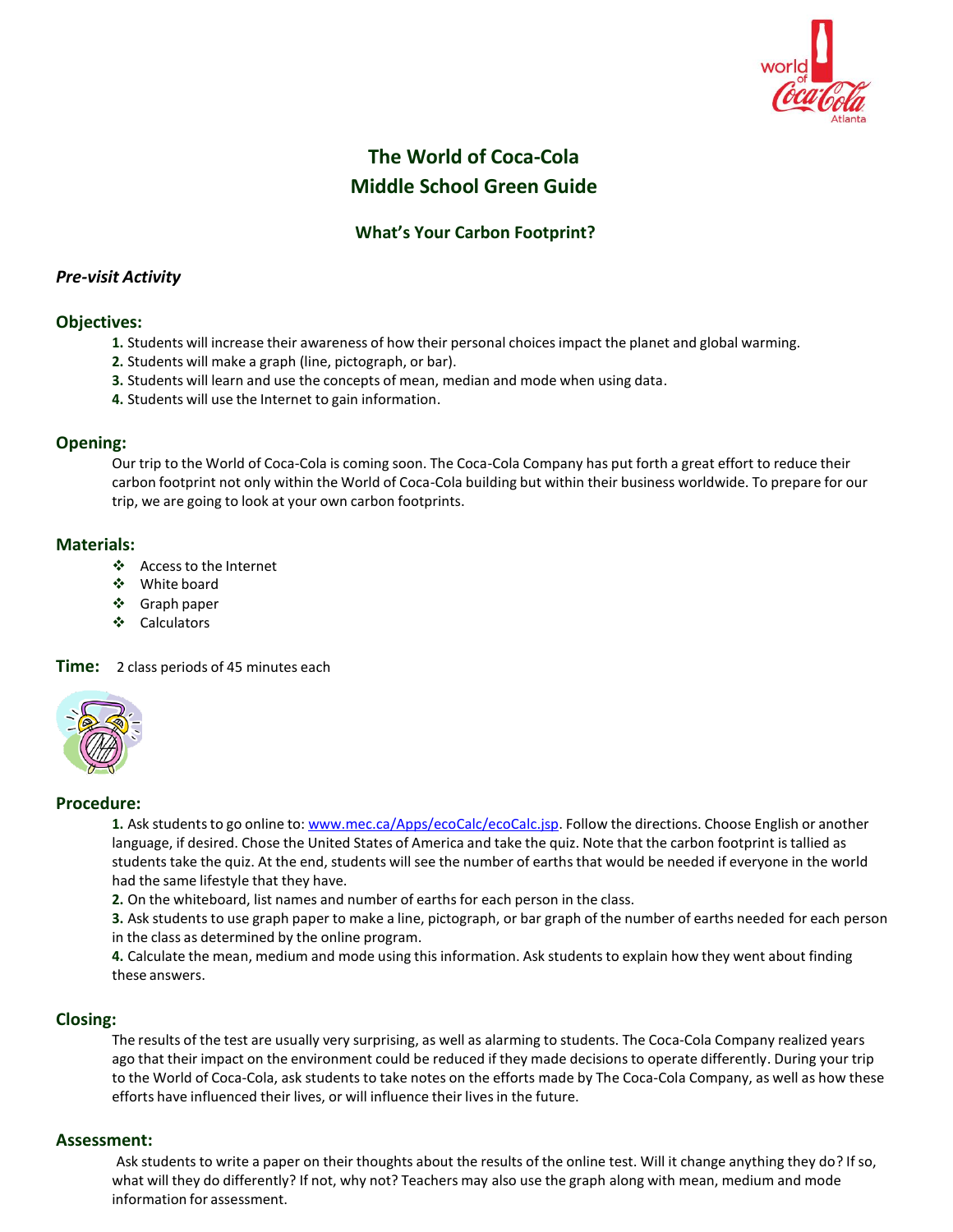

# **The World of Coca-Cola Self-Guided Tour for Teachers Middle School Green Guide**

#### *Note to Teachers:*

The Green Tour may be added to either the Social Studies or Language Arts links & lesson plans with ease. As students proceed through the tour, you may bring your students' attention to ways The Coca-Cola Company has worked to make the World of *Coca-Cola building as environmentally compatible as possible.*

#### **The Green World of Coca-Cola**

## *Location-Pemberton Place, just outside the World of Coca-Cola*

#### **Connections**

As you look at the building from the outside, you will notice an area of plants and landscaping at the Baker Street entrance to Pemberton Place. Also note the colors used on the building and paving materials.

#### **Impact**

This area demonstrates what The Coca-Cola Company has done to address the cyclical Georgia drought issue as well as decrease the heat island effect that contributes to smog and ozone in Atlanta.



All areas of the new World of Coca-Cola construction and operation have been planned to reflect the company's commitment to the environment. The building was constructed in accordance with the United States Green Building Council's (USGBC) Leadership in Energy and Environment Design (LEED) standards. This group encourages thoughtful building design with an emphasis on recycling, reuse of resources and waste reduction. The World of Coca-Cola building minimizes negative environmental impact, conserves energy, and minimizes water use. This reflects The Coca-Cola Company's worldwide efforts to protect our natural resources.

**A.** When the World of Coca-Cola opened on May 24, 2007, Pemberton Place was filled with streams, waterfalls and ponds. It was beautiful, but as Georgia went deeper into another cyclical drought, The Coca-Cola Company became concerned about the 34,000 gallons needed to keep the stream and waterfall flowing each day. To be more environmentally conscious regarding the drought, the company decided that the water features had to be removed. The water features were filled in with 640 cubic yards of dirt. The area was then planted with 2000 drought tolerant plants such as liriope, cleyera, and knock out roses. Other areas that were changed from outdoor water features into areas that were more droughtfriendly will be noted later in the tour.



When the World of Coca Cola opened, many water features such as the pond above were found throughout the grounds.

To conserve water during Georgia's cyclical droughts, the water features were replaced with drought resistant plants and other landscaping features.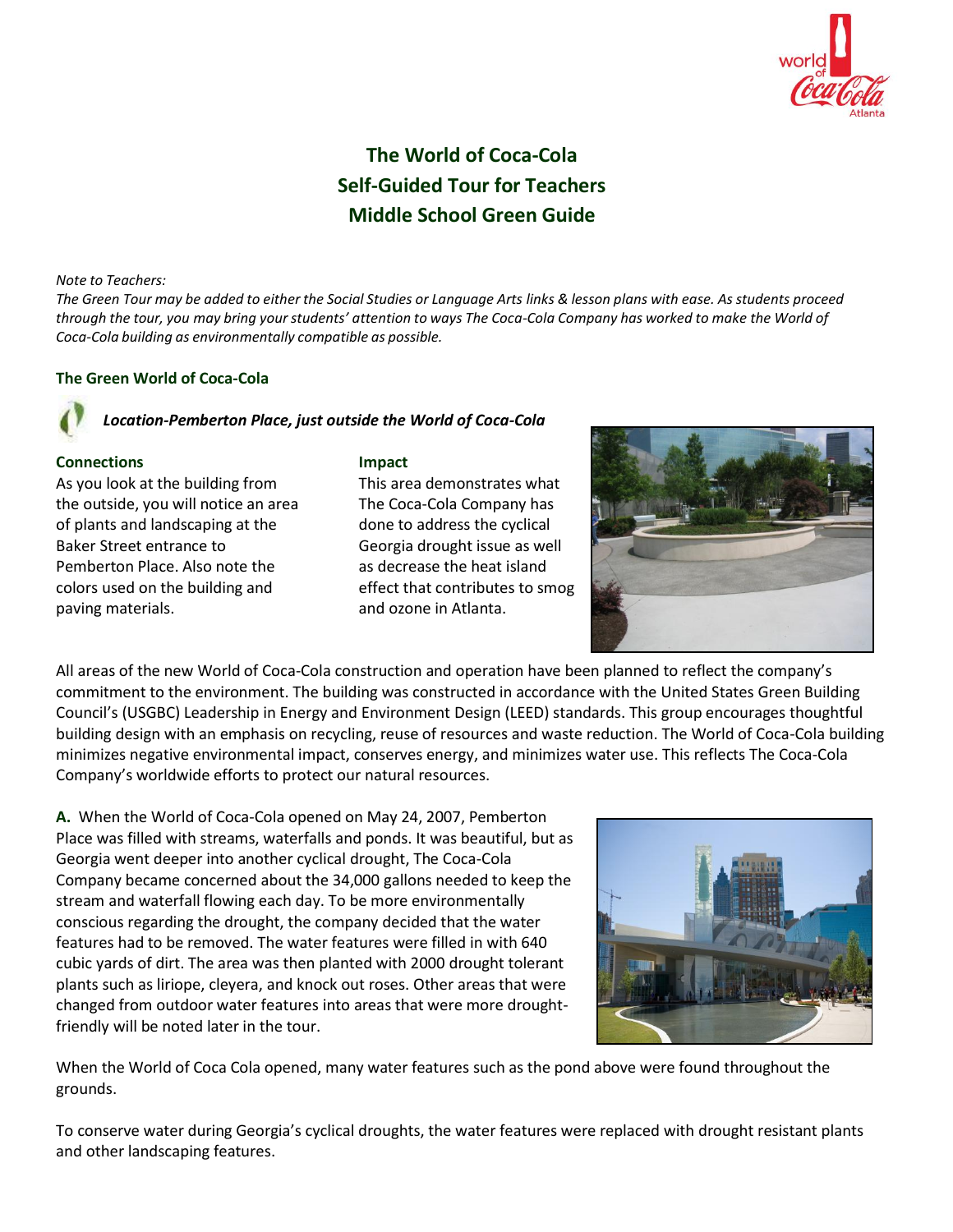**B.** Pemberton Place accounts for 5 acres of additional green space in downtown Atlanta. Urban green space is important because it provides habitat for birds, insects, and other organisms and prevents soil erosion. Trees absorb pollutants in the air. Just 20 trees can replace the pollution from a car driven 60 miles a day. Since there are so many cars in the city, trees are especially important. Plants reduce the urban heat island effect that happens when buildings, asphalt, and concrete absorb radiation from the sun and cause air temperatures to rise. Plants reduce this effect because they shade heat-absorbing surfaces. Green spaces also reduce noise pollution. But that's not all. Urban green spaces give people a place to play, gather and rest. In fact, you may enjoy eating your lunch in Pemberton Place today!



**C.** Bring students' attention to the color of the paving, building, and the roof. All of these areas are finished in light colors in what is called "cool landscaping". When cool landscaping is used, the sun is reflected off of the surface rather than being absorbed. Why is this important? Lighter colored surfaces absorb less heat than dark surfaces, causing less energy to be needed for cooling the building.

**D.** Bring your students' attention to the bike rack outside the parking garage. The Coca-Cola Company encourages alternative transportation options such as riding a bike to work. The company also has showers and locker rooms for employee use. The attraction is located close to public transportation which offers employees & guests another transportation option.





## *Location – Lobby*

On March 5<sup>th</sup>, 2008 The Coca-Cola Company announced that the World of Coca-Cola had achieved the official "green" status as an environmentally friendly building. This means that Coca-Cola has followed the U.S. Green Building Council's standards for Leadership in Energy and Environmental Design.



# *Location- The area just outside the Hub*

## **Connections**

Bring your students' attention to the area outside the windows located on the left side of the Hub.

## **Impact**

The Coca-Cola Company has used plants plus light colored paving materials to help reduce the heat island effect around the World of Coca-Cola.

**A.** For a quick review of what your students learned in Pemberton Place, ask your students why the World of Coca-Cola would put so many plants around their building, and why all of their paving colors are light in color.

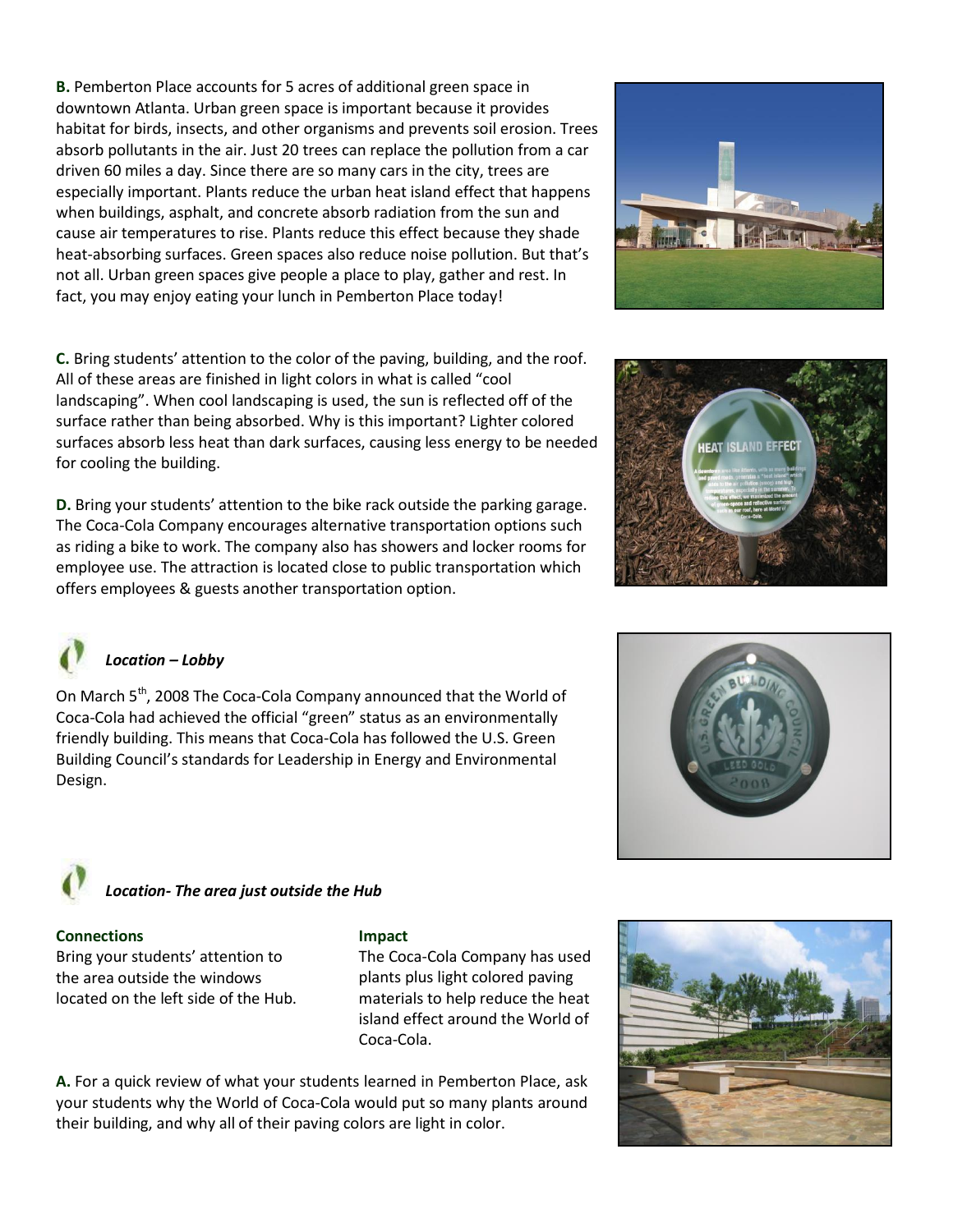**B.** Ask your students to look around the Hub at the walls. All paint used at the World of Coca-Cola is low Volatile Organic Compounds paint. Why is low VOC paint important? Let's look at regular paint first. Regular paint has almost 10,000 chemicals in it, 300 of them are toxic! This means that some people can have breathing problems, allergies, and other health problems caused from the fumes that come from regular paint. In fact, paint is considered to be one of the worst environmental polluters. Low VOC paint reduces the toxins from paint, doesn't pollute groundwater, and is easily cleaned up with soap and water. VOC paint results in a very low odor when used and no odor once it is dried. This improves indoor air quality. The World of Coca-Cola has also used low-emitting adhesives, sealants, and carpet which is made from recycled carpet, called "cradle to cradle" carpet within the building. So go ahead, take a deep breath. The air at the World of Coca-Cola is squeaky clean!

**C.** Bring your students' attention to the few lights used at the ceiling level in the Hub. Very little energy is needed to light the Hub because the building was not only constructed with large windows, but it is facing in a northwest/southeast exposure to the sun. This cuts down on electrical usage because the sun does most of the work! The building was designed to optimize energy efficiency and is 30% more energy efficient than a conventionally constructed building. This is important because buildings use 1/3 of all the energy and 2/3 of all electricity produced in the United States.

## *Location - Gallery 7; Within Arms Reach of Desire*

Ask your students to look around this room at some of the various vending machines used in the past. Recent research has shown that the coolants used in older vending machines were damaging to the environment. The Coca-Cola Company has taken a number of measures to correct this situation as well as reduce their carbon footprint worldwide.

*Location- Window between Pop Culture and the 4-D theater (Second Floor)*

## **Connections**

As you look out this window, you will notice green glass as well as many plants that were used to replace a water feature.

## **Impact**

The area outside this window demonstrates how the World of Coca-Cola has attempted to maintain the look of a water feature while doing it in an environmentally friendly manner. This area was altered in response to the cyclical drought our state experienced.

**A.** Coca-Cola has used recycled, tumbled green glass to represent the waterfall that was removed due to the drought. It is meant to represent the look and reflective properties of a waterfall. Drought tolerant plants have been added at the bottom of this area. Once again, this helps to reduce the heat island effect.







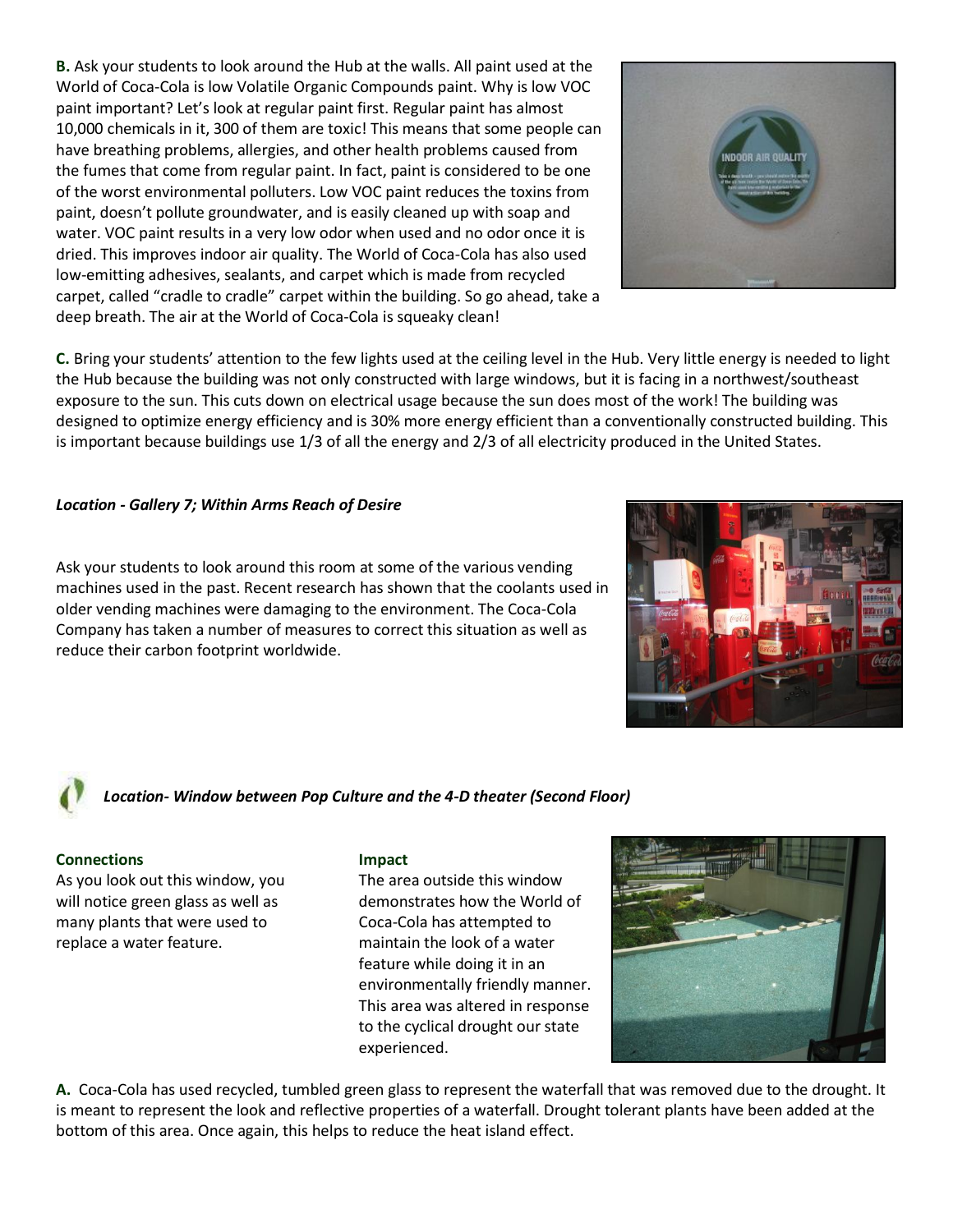

## *Location-Restrooms and water fountains throughout the building*

#### **Connections**

Ask students to note the small plaques discussing the conservation of water throughout the building.

#### **Impact**

Thanks to the low-flow faucets, waterless urinals, and other fixtures used in the attraction, the World of Coca-Cola uses 30% less water than other buildings of its size constructed in a conventional fashion.

**A.** In 2005, The Coca-Cola Company conserved enough water through its facilities around the world to flush toilets in their headquarters for over 300 years.

**B.** It is estimated that the water supply in Atlanta will only last another 20-30 years. It is imperative that Atlanta businesses and citizens do all they can is possible to conserve water.

**C.** The Coca-Cola Company is participating in The Global Water Challenge, which is a growing public-private partnership designed to help bring safe drinking water and sanitation to people all over the world who need it.

**D.** In 2007, it was announced that The Coca-Cola Company and the World Wildlife Fund (WWF) would be working together to help conserve and protect freshwater resources throughout the world. They will do this by conserving key watersheds, improve the efficiency of the Coca-Cola system's water use, support efficient water use in the company's agricultural supply chain, decrease Coca-Cola's carbon dioxide emissions and energy use, and inspire a global movement to conserve and protect freshwater resources around the world.

## **Reducing the Carbon Footprint**

This is an example of a new dispenser using CO2 coolant.

A carbon footprint is the amount of greenhouse gases caused directly or indirectly by a person or organization in a given time. The following items are a few of the efforts The Coca-Cola Company has put into place to lower their carbon footprint.

•In 1969, The Company commissioned the first study to examine the environmental impact of a package which laid the framework for the life cycle assessment methods used today.



•The company has reduced the amount of polyethylene terephthalate (PET) plastic used in bottles by up to 35% (the 500 m. Dasani bottle), while continuing to use recycled content when possible.

•The use of smaller caps for plastic bottles has eliminated 40 million pounds of plastic used annually in the United States alone.

•Investment in technologies and recovery systems has enabled the company to use more recycled materials.

•The Coca-Cola Company will grow its company without expanding its carbon output. This will be done by making investments in energy efficiency at all of the 1,000 plants and with bottlers around the world.

•Efforts to improve the efficiency of coolant systems (a large contributor of greenhouse gasses) include a number of initiatives:

- 1. Improve the efficiency of vending machines. By using an energy system called EMS-55 which can use up to 35% less energy than machines without the technology.
- 2. Make insulated foam for vending machines environmentally friendly by removing materials that cause greenhouse gasses from the insulation of all new coolers. This action alone eliminates 75% of the direct emissions from the coolers.
- 3. CFC's (chlorofluorocarbon, which has been implicated in depleting the ozone layer) had been used in vending machine coolant mechanisms but was removed from all new coolers in 1994. At first, the CFCs were replaced with HFCs, but it was found that these gases also contribute to greenhouse gases. The company then spent almost \$40 million to identify and test another alternative refrigerant-CO2. CO2 is more efficient and is much safer for the environment than CFCs or HFCs. The company has made the commitment to deploy 100,000 CO2 coolers by the end of 2010.

•The Coca-Cola Company has issued a Call to Action to encourage other companies to lower their carbon footprint by replacing commercial refrigeration equipment with CO2 systems.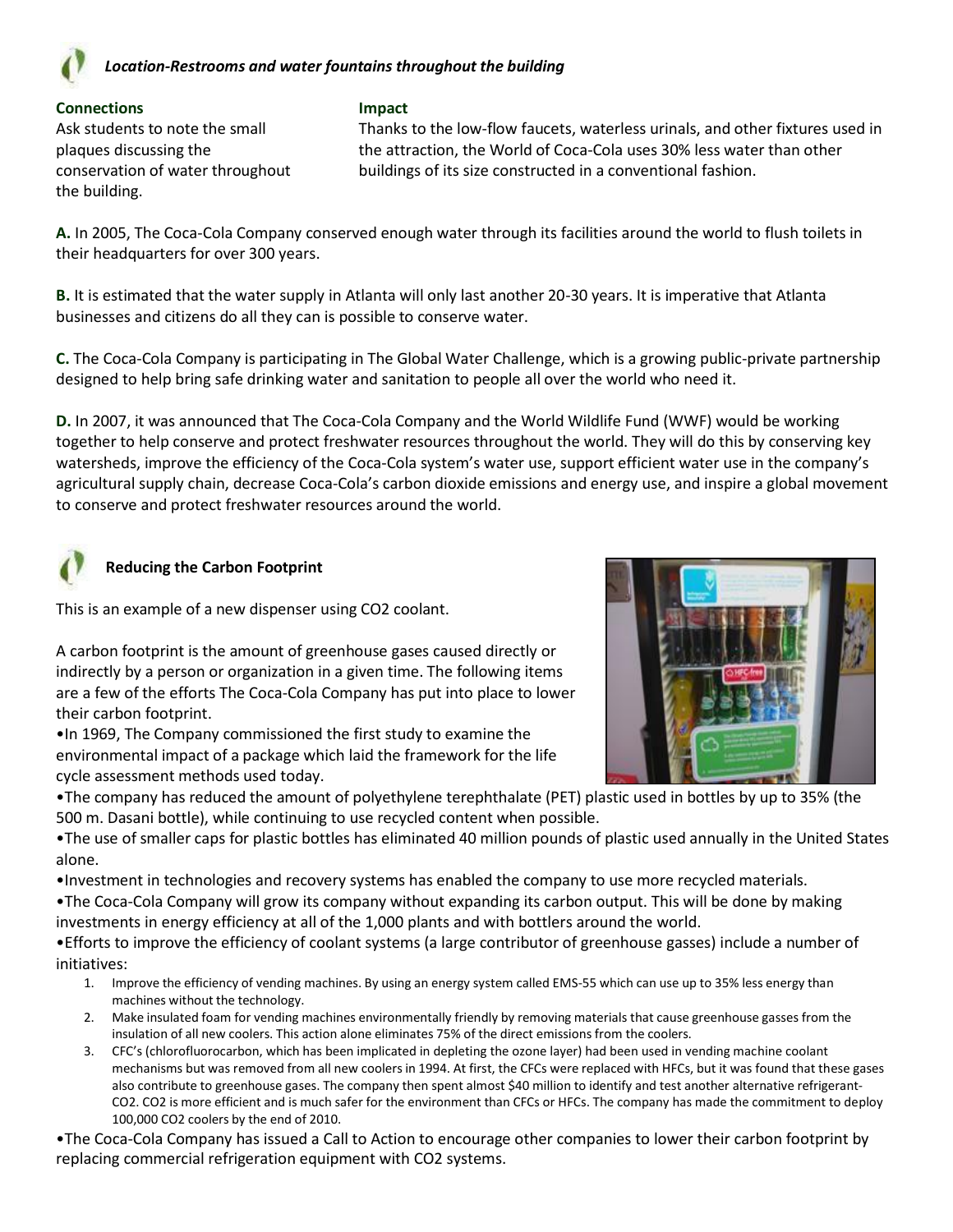

## *Location-Taste It (Second Floor)*

#### **Connections**

In the Taste-It room, bring your students' attention to the poster called "Packaging from Nature".

#### **Impact**

This poster is a flow chart about how corn becomes a cup. It demonstrates how the World of Coca-Cola has replaced plastic with 100% compostable cornstarch cups throughout the Taste It room.



**A.** Read the poster "Packaging from Nature" with your class. Discuss the flow chart and ask students why cups and products that decompose easily are important to their lives. Explain to students that The Coca-Cola Company has put thought into not only providing a biodegradable cup in the Taste-It room, but they are also working on a biodegradable bottle that will soon hold Coca-Cola products they purchase in the future.

## *Location-The Coca-Cola Store*

#### **Connections**

In this room, students will notice the two types of floors used in the store and discuss the materials they are made from. They will also view products made from recycled materials which are for sale in the store.

#### **Impact**

The Coca-Cola Company has encouraged the use of recycled materials and supports artists who produce products made in this way. Written descriptions located on each product give consumers a short education in how the product uses recycled materials as well as the people who produce the product

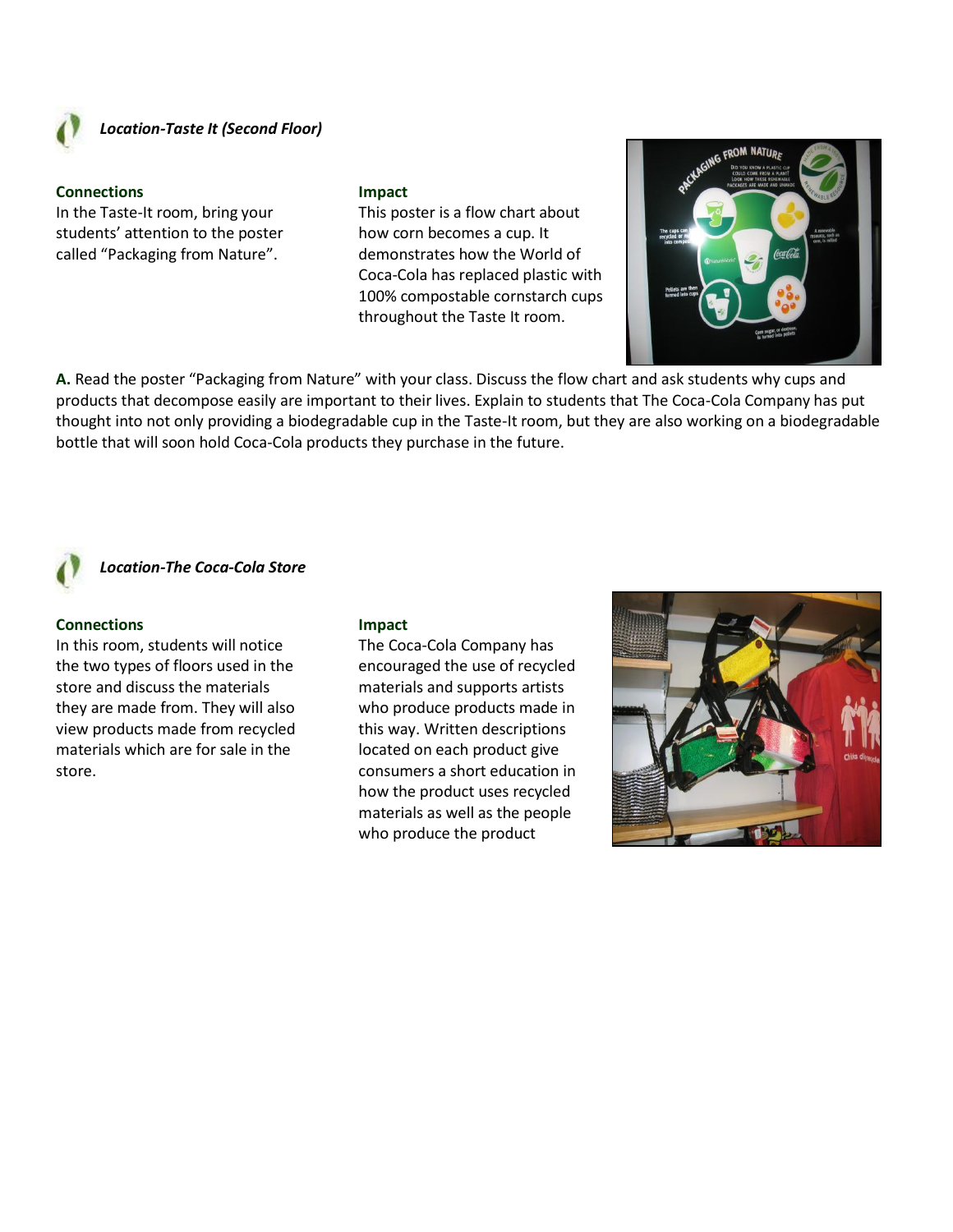**A.** Bring your students' attention to the floor in The Coca-Cola Store. The wood floor is actually made of bamboo like the flooring in Pop Culture. The Bamboo plant grows more quickly and is more sustainable than wood and is just as strong. For example, the bamboo in The Coca-Cola Store and Pop Culture room has endured the feet of over one million visitors each year.

**B.** Bring your students' attention to the black rubber section of the floor in The Coca-Cola Store. This floor is made from recycled tires. First, the tires are shredded and turned into crumbs for many products, including flooring. Americans dispose of over 245,000,000 tires every year, adding more and more waste to our environment. Using recycled tires not only reduces waste,



but also reduces the need for new materials for new products. Recycled tires can be used for flooring, fuel to power furnaces, cushioning material in playgrounds, as well as other uses.

**C.** Go to the wall to your right as you entered The Coca-Cola Store. Located on this wall are a number of products made from recycled/repurposed Coca-Cola products. Be sure to read a few of the tags on some of the products as they give

information on how the product is made. For example, there are T-shirts that tell how many plastic bottles went into making the shirt and jewelry by Kathleen Plate that is made out of recycled/repurposed Coca-Cola bottles. Bring your students' attention to the pop-top handbags by *Escama.* This company is run by two women's co-operatives in Brazil and the tag is signed by the woman who made the bag. To learn more about this company go to: [www.escamastudio.com.](http://www.escamastudio.com/) Another company whose products are displayed in this area is *Ecoist* which is a company from Peru. This company uses discontinued or imperfect Coca-Cola labels to make products for sale in the retail store. A company called *Remarkable.co.uk* makes notebooks with recycled tire covers and even recycled plastic. Bottom line…Everything has a use!



## *Concluding Your Tour*

To end your tour, review what your students have seen at the World of Coca-Cola that demonstrates their efforts to be environmentally friendly.

## **Green Quiz**

**May be given orally or by pencil and paper after returning to class.**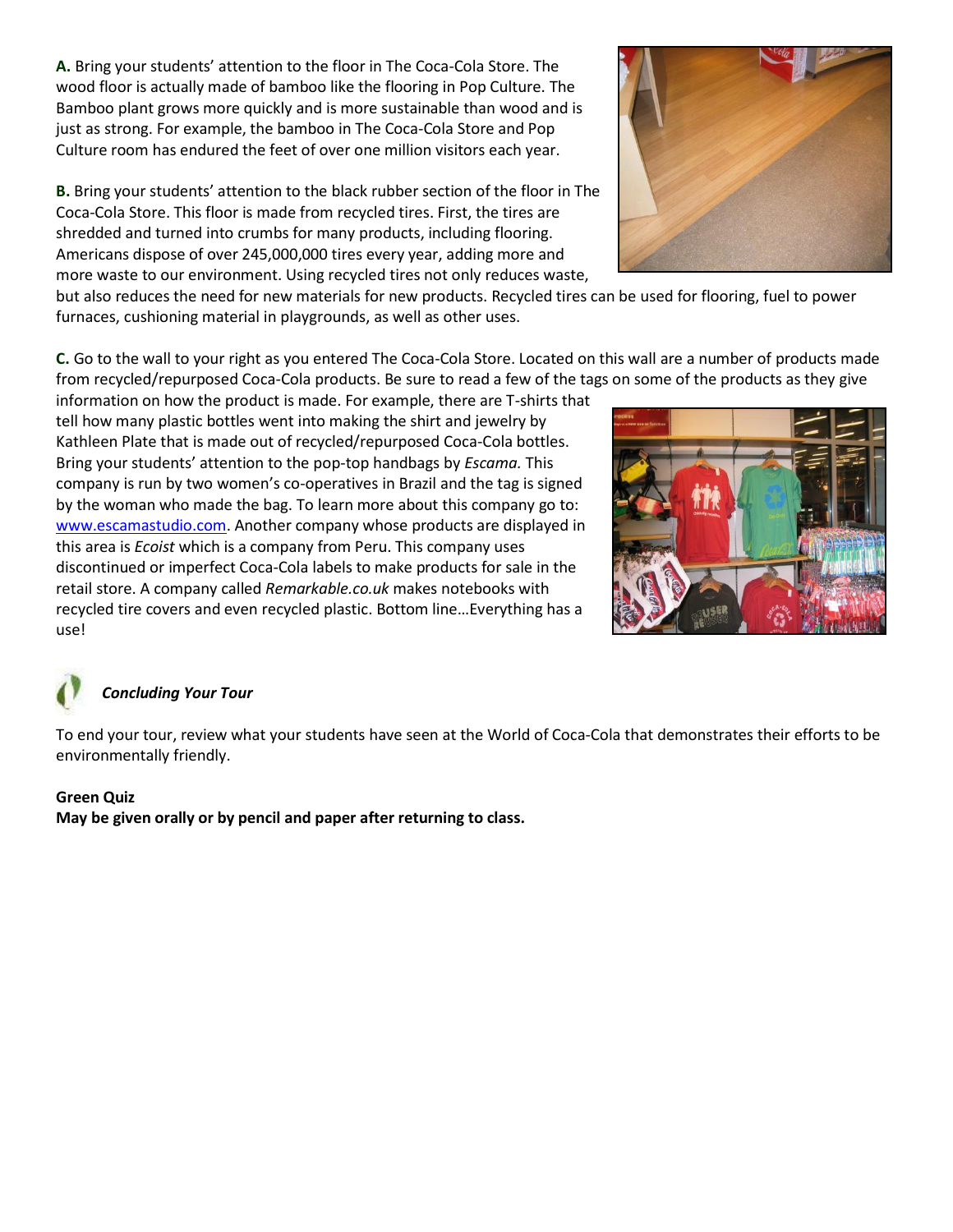## **The World of Coca-Cola Green Quiz**

1. What steps has the World of Coca-Cola taken to lower the heat island effect around their building?

2. What did the World of Coca-Cola do as a result of the Georgia drought?

3. What steps has the World of Coca-Cola taken to encourage alternative transportation?

4. What steps have been taken inside the World of Coca-Cola to improve air quality?

5. What has the World of Coca-Cola done to improve water conservation?

6. What has the World of Coca-Cola done to reduce waste in the Taste-It room?

7. What type of flooring has the World of Coca-Cola used and why is this undertaking important?

8. What is different about many products available in The Coca-Cola Store?

9. Name a few of the measures taken by The Coca-Cola Company to reduce their carbon footprint.

10. Why are all of these efforts important to your life?